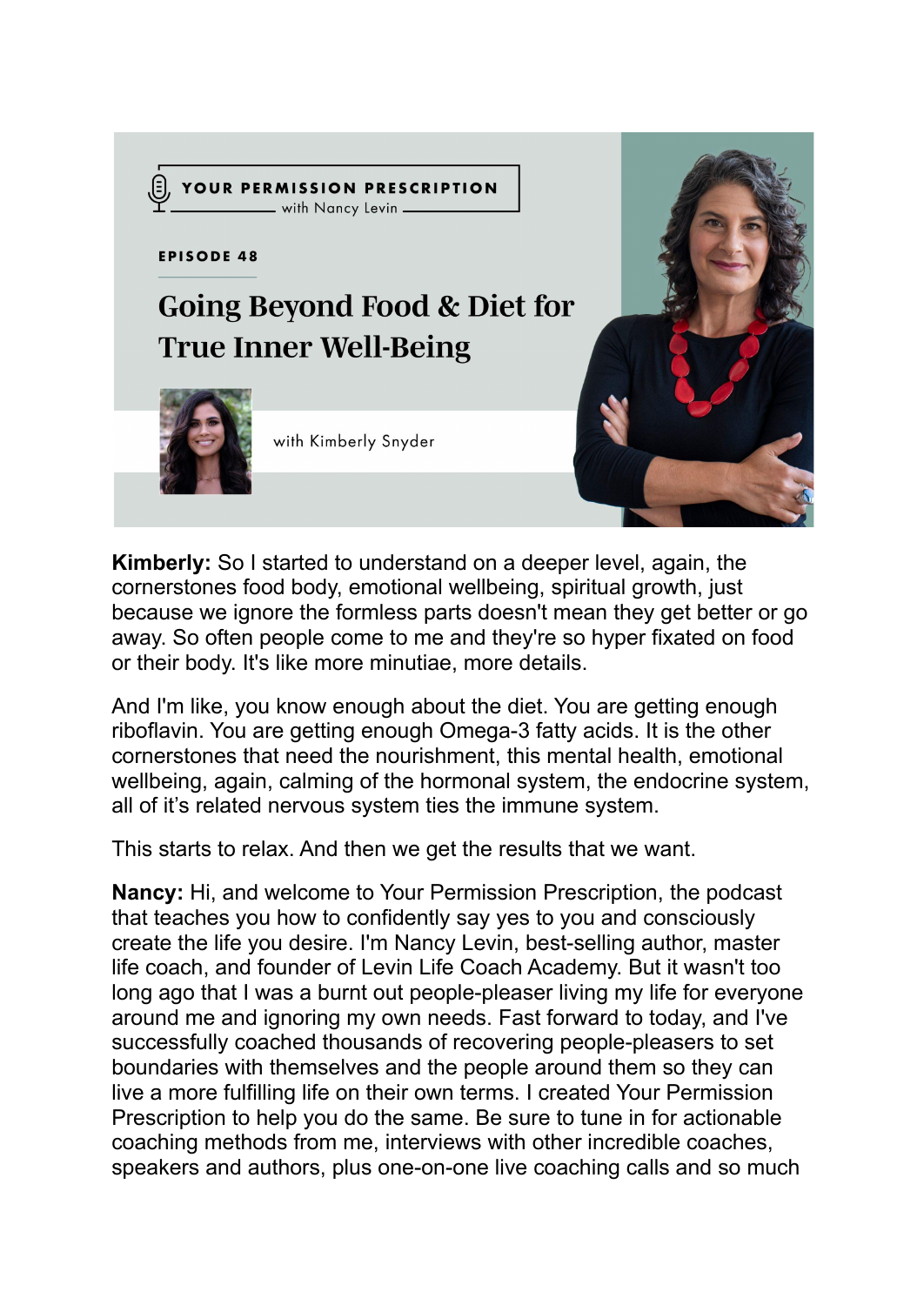more. If you're ready to start saying yes to you, then you're in the right place.

Welcome back to Your Permission Prescription podcast. And I am so excited today. I have got a super wonderful guest. I'm excited to introduce you to her. I've got Kimberly Snyder here with us today. She is a New York Times bestselling author, founder of Solluna and a holistic wellness expert. And she is a spiritual and meditation teacher.

Also a nutritionist and holistic wellness expert. She's authored six books, including Radical Beauty, which she co-authored with Deepak Chopra and her latest book. You Are More Than You Think You Are: Practical Enlightenment for Everyday Life was just published by Hay House in January. I could go on and on about her amazing accolades and the dozens of celebrities she's worked with and her top-rated podcast and all the things, but really, I want to just, I want to just get right to it.

Welcome Kimberly.

**Kimberly:** Oh my gosh, what an intro, Nancy, thank you so much. And it's funny because I don't know if you're going to use the video from this, but we're just sitting here looking at each other big smiles and connection. Right. And that's so amazing. The more I go along this path, you really, realize there is no distance, really time and space love connection just goes right in.

**Nancy:** I do the same. I feel the same instantly. When I saw you pop on my zoom screen, I was like, oh, there she is. Right. Exactly. Hello sister. And it's funny. Right? Right as we were getting ready to record, I had mentioned that our mutual friend and publisher at Hay House, Patty Gift had said to me, you know, oh, I'm so excited for you to meet Kimberly.

You're going to love each other. And you had shared. Your instant connection with Patty as well.

**Kimberly:** Instant connection. So when I, first of all, I'll say Nancy, with this new book, I wasn't planning on writing a book at that time. I was 34 weeks pregnant with my second son. And one day it just, you know, this is in the pandemic.

It just felt like it came down like a real clear download about. You know what the, what the book is about, which is basically Vedic teachings for modern life, really practical teachings on living your best life Yogananda's work. So it came down and I said to her, oh my gosh, I don't want to write a book right now.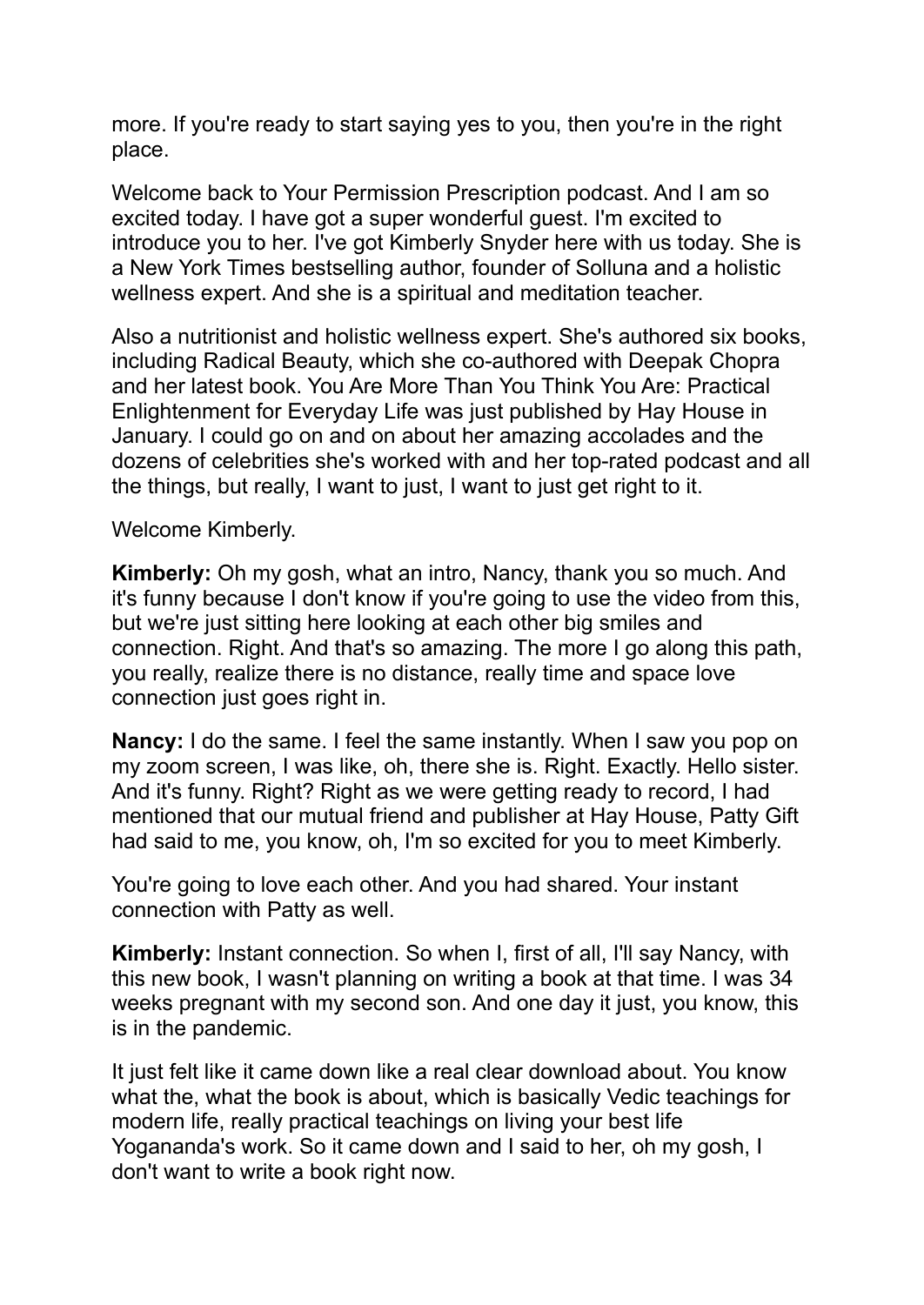I'm trying to slow down, but it was such a strong message. So I reached out to my dear friend and coauthor Deepak Chopra and said, well, what's the book about? And I said, you know, it's Yogananda and his teachings, Vedic teachings. He said, oh, this book belongs with Hay House. So then he connected me with Reid Tracy, the president.

And then you know, he was like, what's your book about? And then three days later I was presenting it to Patty and wrote a sample chapter, long story short. I signed my book deal, I think three days before I gave birth and then started writing 60 days later. And so then I had this, you know, then I, you know, I birthed the newborn and then I started writing the book.

I know, you know, writing a book feels like a birth. So this new book baby has just birthed. Wow. So exciting. Yes.

**Nancy:** Wow. And from what I understand. And correct me if I don't have this right. From what I understand you originally, even before you published your other books that were more on food or wellness or fitness lifestyle, that you really had the idea of writing this kind of book.

But at that time, what was getting traction was the other sort of more sparkly stuff.

**Kimberly:** Exactly. Nancy. So it's so funny because you know, there's this the co-creator aspect, right? We have our divine, well, as Yogananda says, we use our dynamic well, and we direct it towards, you know, certain projects and things, but there's also the way of things, right?

Like the Dou says the great way. The way of spirit God's will. So sometimes it's not exactly the timing that we want, but then we surrender to that. And exactly 10 years ago was when my first book was published and I had just got back from backpacking. I was on the road for three years. I was mostly in Asia and Africa, but some Eastern Europe and South America, but I was out of the Western world, Nancy for years, which really shifted my mindset about beauty and health and vitality and spirituality and the country that had the biggest impact on me was India. So I was there the first time for three months, and then I circled around and went back. So anyways, I came back well I started applying these teachings that I was learning about in India.

I found one of Yogananda's books and I felt this fire go up my spine. So 10 years ago I came back very excited. And I still didn't know what I wanted to do with my life, but I started a free WordPress blog and I was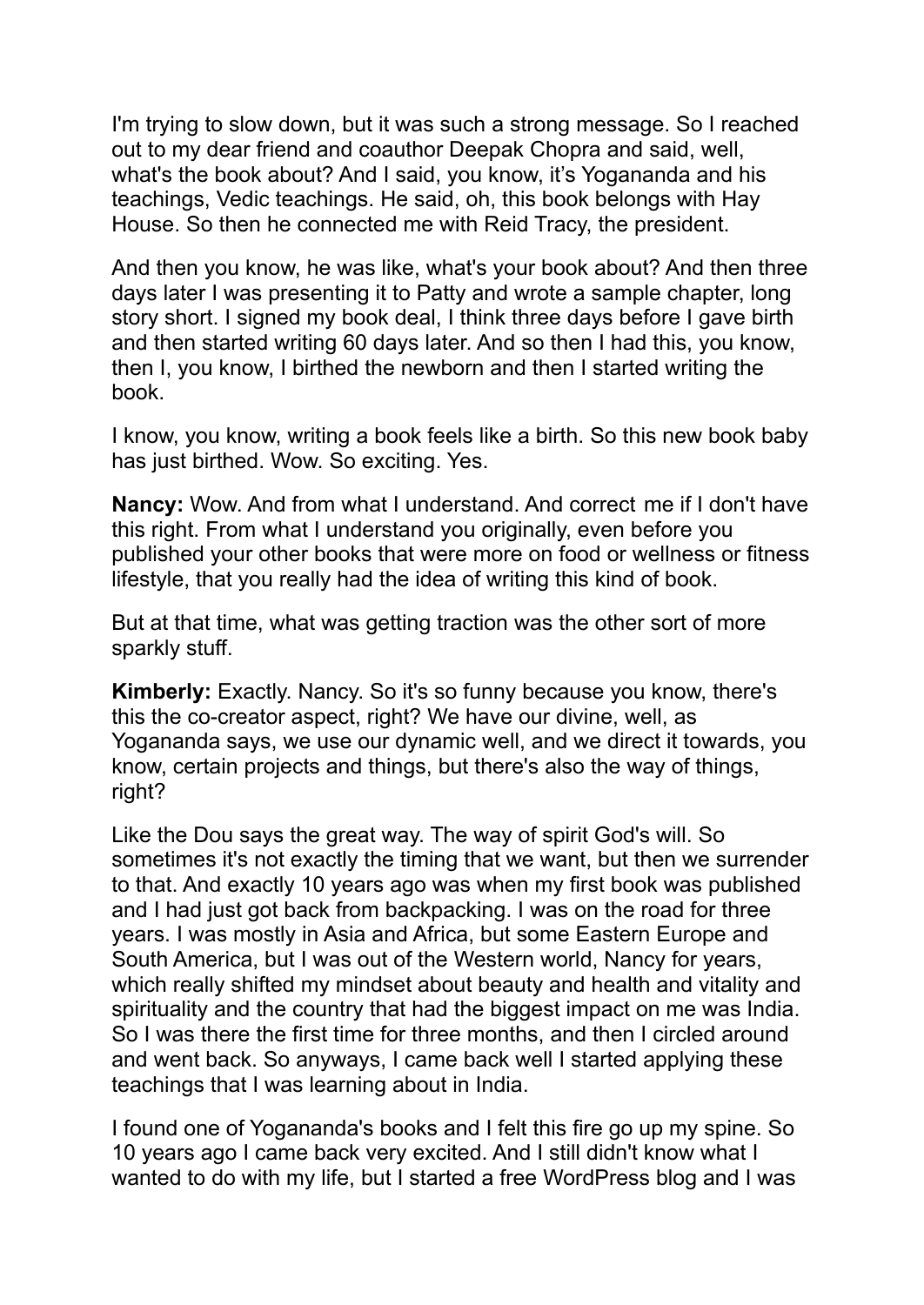starting to teach Yoga Asana as I was going back to nutrition school. And it was like, I stepped into this flow, Nancy.

It was like, these patterns started to happen from doing these teachings and these practices. Yogananda talks a lot about the spine and bringing the energy in and how we shepherd our energy throughout the day. So anyways, long story short, I was, just, started this free blog. And I was talking to my students about it and that's all I did.

I didn't know anything about SEO or marketing at the time. And it started to spread throughout New York City. And my first celebrity client found me through the site. So I started working with her. I got on the film set. To this day, Nancy, I still don't own a TV so I'm completely out of pop culture. I'm not trying to get into that world, but again, the surrender to the divine will, there were so many, few years.

I was like, what am I doing here? Like I wasn't trying to get in Hollywood, but for, for years, Nancy, about six years, that was my life. Traveling with them, living with them for film sets, press tours in Europe, all of that. And it really gave me an intimate experience of working with many different types of people.

And it was never just about the food. So the cornerstones I teach our food, body, emotional wellbeing and spiritual growth. So yes, then my first book deal came forward. Harper Collins approached me and at the time I was doing the lot and Good Morning America and all that. And it was, it was a book called Catching the Fire and I wrote five chapters and it was basically the teachings in this book, but a travel memoire.

Right. Exactly. Sarah, my first editor said, but look at the food stuff it's really taking off on the site. Let's do that first. And then this book will be second. Food book took off The Beauty Detox Solution. So the second book was food as well. And then the third book started chakras and then the book with Deepak and so on and so forth.

But divine timing Nancy in the decade, since this first idea came and now a lot's happened a lot of my life, the challenges that have helped me deepen. I think we, you know, we can move from deeper one. I lost my mom's suddenly I became a single mom with my first son. So now I do think it's the right time to birth the book.

I'm just grittier, more raw and you know, a different energy when you can present the material when you've really gone into it, deeper yourself.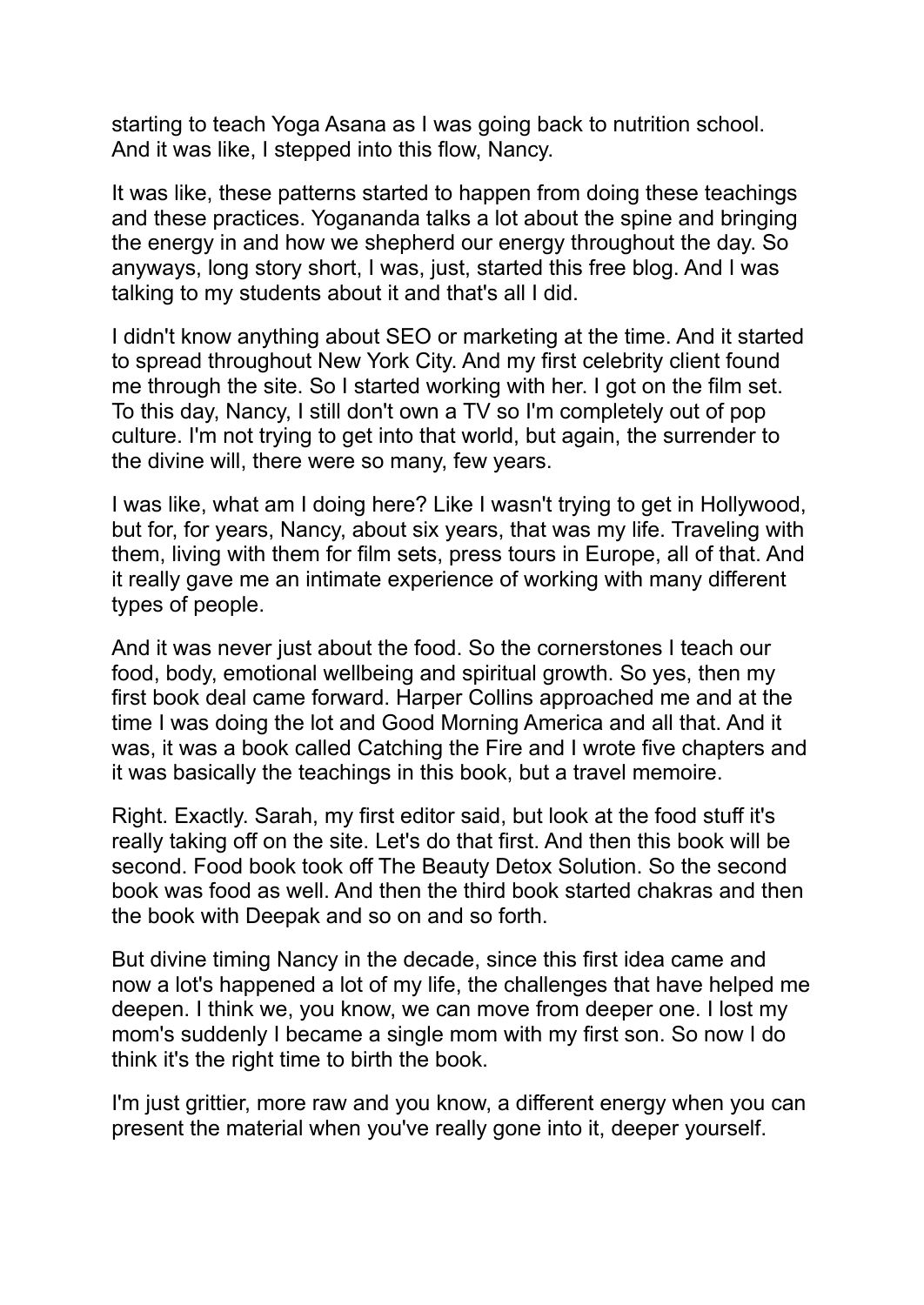**Nancy:** Yes. And I imagine that. Part of what you're sharing is that while it may have seemed on the outside that you were working with your clients on external factors, per se, the truth of it is that they were having internal transforming.

**Kimberly:** Exactly. Exactly. And it's so funny because you know, without naming names, I'll say there was a big event that happened, which we know about you know, in the past few weeks. And one of the people involved was a client of mine, so nothing to do with food, he reached, you know, we've, we've had a series of conversations, again, emotional wellbeing, mental health, inner connection. So it was really, that's really how I always worked with clients and then know the studios would bill me as nutritionist. Did, you know, the X, you know, people would focus on the food because it's dense and we can pick it up and we can see it and smell it. And that is often the pathway into wellness for a lot of people is food, but really.

You know, food, body are the two cornerstones and then emotional wellbeing, spiritual growth, the formless parts of us, right? Like this inner connection to the true self, the more we foster this, all our relationships get healthier, including the relationship with food. So I've always worked in that way, Nancy, I've always worked beyond numbers, always worked about, you know, with energy and digestion instead of calories. Checking the number on the scale. And when we tap into that formless part of us, when we start to recognize our wholeness and we see ourselves as energetic beings, instead of reduced down to quantifiable numbers, like our salary or how old we are, how much we with.

All these things we can open up and we can expand our potential because it's very limiting. It's very egoic, right? The ego, the shell of who we are to focus on the smallness. And so that is really what my work is now focused on. Nancy is, is really tapping into your unique energy beyond the shell and connecting to that, to let your intuition grow your energy, your vitality.

Again, through this holistic lifestyle.

**Nancy:** This is where I see such an intersection for us. You know, this whole idea of. No longer attaching our worth and value to the external or to what we achieve or produce or do. And really being able to be in our inherent worth.

**Kimberly:** I had a recent dark night of the soul Nancy that came out of.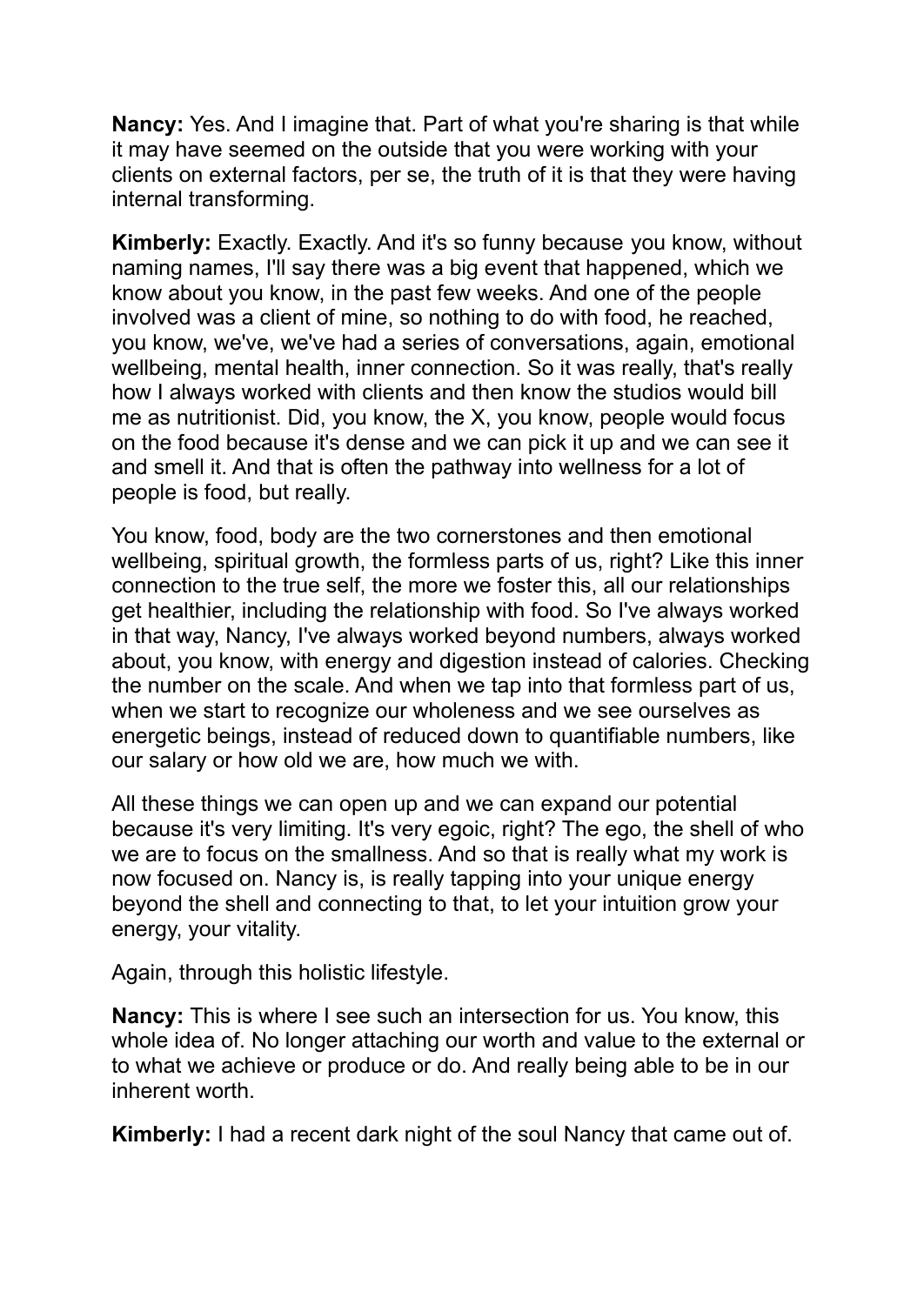Hmm. And it was actually during this book launch. And I remember I was coming back on the plane from New York and I had just done Good Morning America. I did the Drew Barrymore show and everything was going really great. I was sitting alone on the plane, which was, I think the first time I've been on a plane by myself and over three years, you know, I usually have at least one of my babies, but I was, it was such a quick trip.

I did this turn out. So I was sitting by myself and it was like, boom, like. Ego attack hit and it was all the self-doubt. All the old wounds, just coming up. What if people don't care about what you're writing about, what if people don't understand it? It was just like a really dark moment. And that's the thing.

Sometimes the self-doubt comes up, you know, as long as we keep going on the spiritual path, but that doesn't mean that we don't experience this. And it lasted about 48 hours Nancy, and it was dark. My husband's like what is going on? Everything's going great. And sometimes, you know, we can't explain healing.

We, you know, it's nonlinear spiritual growth, but I will say on the other side of that ego attack and I sat with myself, I went back to like, you know, John of the Cross, like the dark night of the soul, Saint Theresa, like he's really like dense texts, which is. Gives me a lot of solace. I love the scriptures, Nancy.

I read the Bible and the Bhagavad Gita, Rumi, and Kabir and all the ancients. Right. So anyways, on the other side of that, there was a whole other dimension of freedom. It was like, Oh, keeps going back as me, God, me, the divine, this conversation that happens all day, all the time. And, you know, just opening myself up to be a more clear messenger to serve.

That's when I feel the most peaceful that's when I feel the best. And so that dark stuff that comes up, you know, it's like people get scared of darkness. I used to kind of push it down or move away, but then you realize it's just areas where the light hasn't been. Right. So it's still that self-doubt that comes up.

And continually surrendering, giving up to **grudgey** and God, and then my life just becomes more simple, becomes very clear. It's like you said, it doesn't matter what people think it's, I'm not going to allow my worst to be tied to these numbers or this, you know, Deepak used to say, if your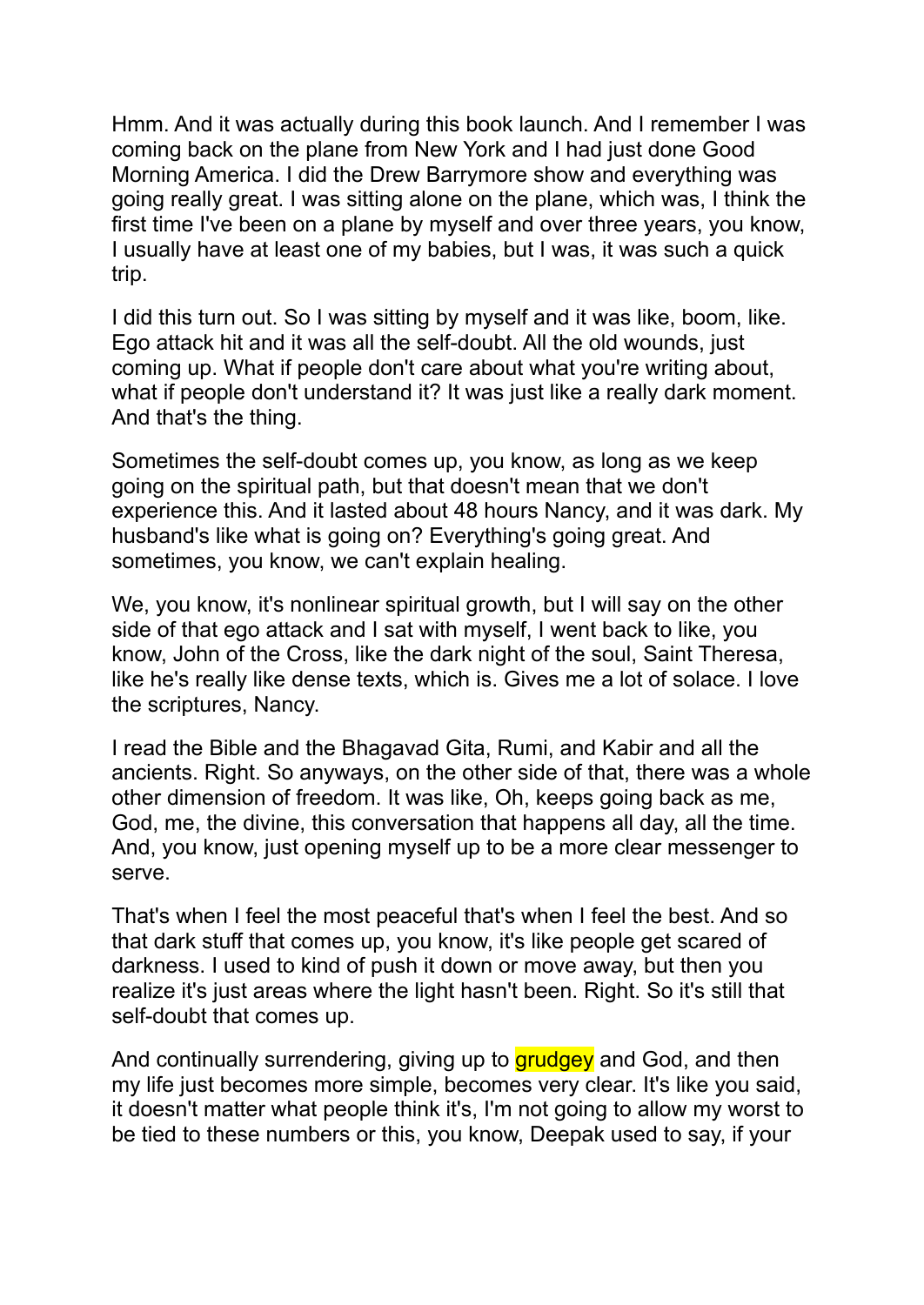happiness is tied to something that's outside of you, that's always, that's always moving, always struggle.

So then it was like a deeper connection to the true self, which is spirit inside. Right? Nancy. It was just like, oh, if I have this and I've showing up my set my intention every day to embody unconditional love. Sometimes I fall off, but it's my intention, all this external stuff, all the achievements. It's not that important.

It's just like, I can laugh. It's like just lightness, lightness. And that's the beauty of these practices. And the teachings is it gives us more of that. The subtitle of the book is Practical Enlightenment For Everyday Life, which can seem like serious word, but it's just more freedom, freedom to move past our patterns and limited beliefs, freedom to just feel lighter and happier.

Yeah, that's been a big thing for me, Nancy. And again, my intention is to share more about that state, that I feel myself in more and more, because I think it's, you know, it's our birthright it's possible for all of us to learn, to tap in.

**Nancy:** I love that you, you know, talk about this sort of differentiation between the ego and then the ego attack, as you mentioned, and the true self, you know, the focus on our true self and it's not about getting rid of the ego.

**Kimberly:** Never. Exactly. It's always going to be there. And there's a reason that God gave us an ego, right. It contextualizes our experiences. It's trying to protect us.

So it really is. The issue is when we over identify. So the ego let's just define that real quick. Yeah, right. It's like what Wayne Dyer calls the less than 1% of who you are. And it's also what we see with our peripheral senses. So it's like sensing in the external world, we look out with our eyes, we see what other people are doing.

We see what we look like in the mirror. Right. So it's a lot of sensing out here. So the issue is when we over identify, when we start to think, oh, I am what I look like. I am what I do in the world. And that keeps us small, limited. Cause we look around and we're like, oh my gosh, look at this person and I should be further in our career.

So the true self in contrast is the formless unique energy that we are. In Quantum Physics terms, we could say it's no, this unique gravitational field. In spiritual terms, we could say it's spirit individualized inside of us.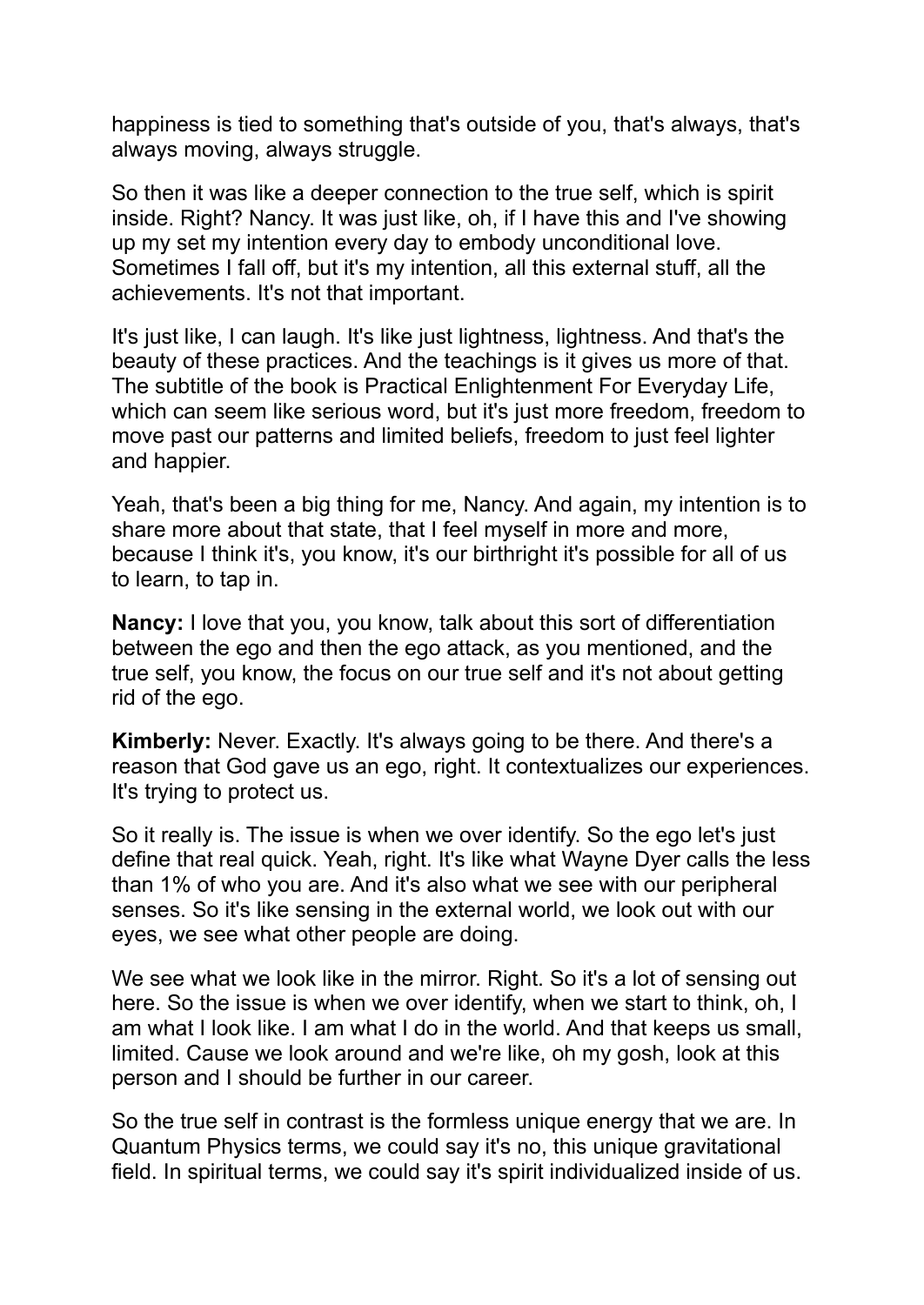So the more we connect to that, which we can do in meditation, journaling, which I'm a huge fan of just daily practices to feel our body and connect and come into the present moment.

We start to loosen the constriction of thinking "This is all I am." Right. And so we've connect to this really unlimited part of us. So when I started learning how to do this Nancy it's when you, when I got back from that backpacking trip I described. And I went from like really, really living day to day. I mean, there were some days where I would get three oranges for \$1 for lunch, because I read a study that oranges would keep you fullest the longest.

Right. So I was really scrappy. And then, like I said, I was, I was still doing the practices in the middle of that stress of being very broke. And like I said, it was just like, things started to emerge. And then suddenly the biggest celebrities in the world were coming to me to help them. It was trippy. I had this like tiny little kitchenette and I would like meet with people and like just all this stuff.

And I was like, wow, my life changed. From the inside out, right? It's like we construct our energy from the inside out. And so, you know, Yogananda was so clear in his teachings around this. We can say, we want this. We want the soulmate. We wanted more abundance, blah, blah. But if our energy inside doesn't match up, then it doesn't create what we want.

So the book is structured in three parts, Nancy, and this emulates Yogananda's teaching. Number one is removing the biggest blocks. So Yogananda said that there's 26 soul qualities that we must develop in order to reach our fullest potential. And number one is fearlessness. So underneath the big block is fear.

So if we don't address that, it's in the shadows, we're sort of pushing it down. It's still going to be driving and influencing our energy, whether we address it or not. It's really important that we look at the big blocks and we move them. Also, the whole chapter is in that Part One, Reclaiming Our Wholeness, going underneath the behaviors and seeing who we are so on and so forth.

And then Part Two is where we embody who we are. We start to connect to this true self energy. So this is, you know, important chapters around it, honing intuition, which is a big part of Yogananda's teachings, not coming from the thinking mind, but moving from this deeper place to flow in life. And then Part Three is creating.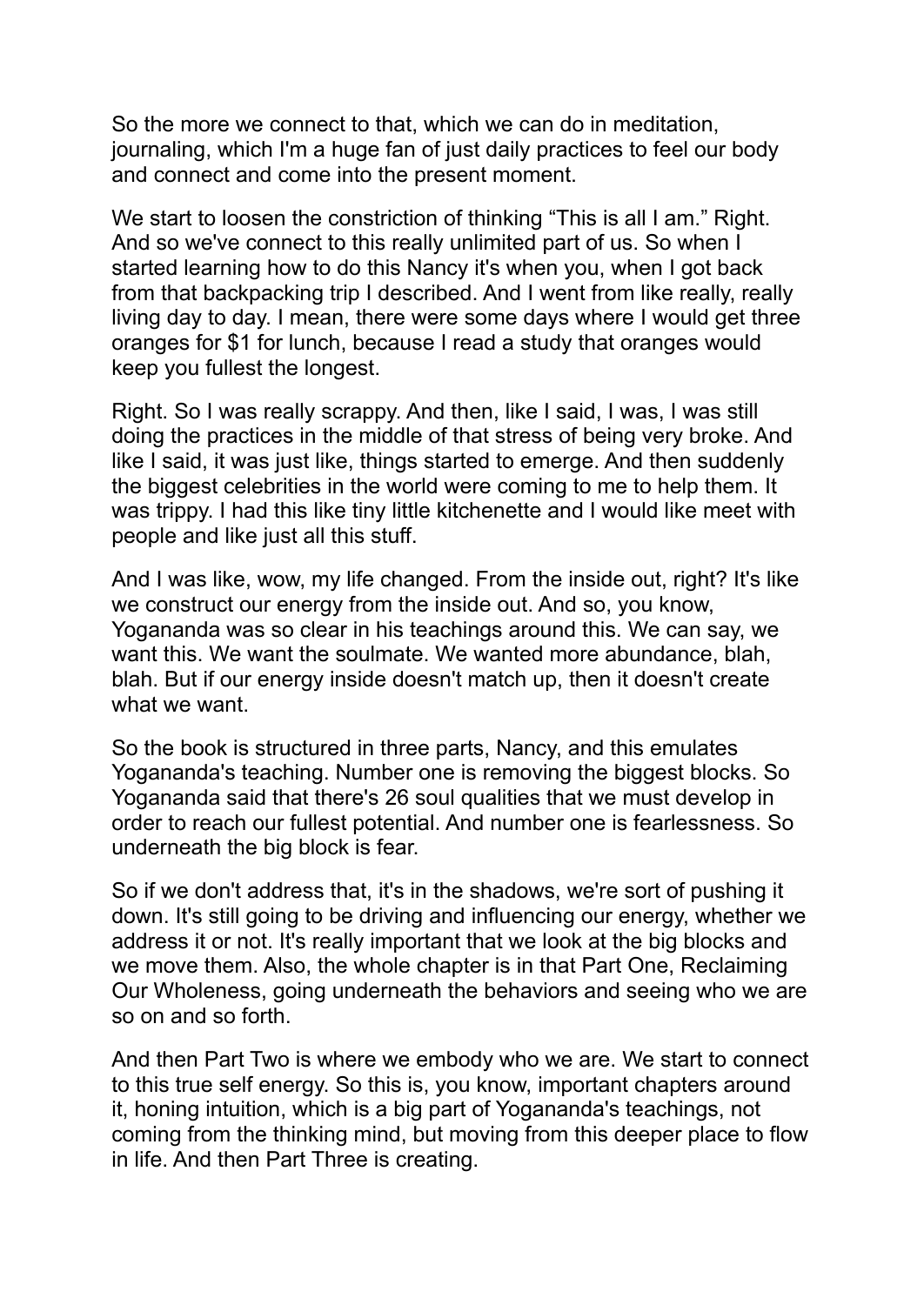So the longest chapter is You Are a Creator, a Part Three is magnetism abundance, but what I find is if we don't do parts one and two and we go straight to trying to create, but underneath there's the shadows, right? The darkness tying validation and work to the outside, we don't get what we want. So it's this sequential way of, of working wisdom with the teachings Yogananda taught as well.

And that's, what's really helped me in my life. That three-step process.

**Nancy:** It makes a lot of sense. And in my work, I would look at this in terms of the way that we're coming back into alignment so that we no longer have that discrepancy between what we say we want. And what we're actually experiencing so we're able to come back

**Kimberly:** and you know what it is, Nancy, this is the hard thing that, you know, there is that element of faith of, you know, whatever you want to stay at taking that leap, really believing because, and I've been in bad place for, you know, various times where you're in it.

Right. You're in the struggle. You're in the brokeness where financially, where you don't have any money. And so to say, but I'm going to change my inner state, even if I don't see the evidence of it yet. To me, that was a really big leap in my practices. I would sit there twice a day and meditate. I was reading the autobiography of a Yogi. I was learning about dynamic well, and I was learning, you know, what Yogananda calls the underlying energy matrix of all things underneath it is energy. So I took that leap. I was just working on energy and there's the abundance practice that I share in the abundance chapter, of course, which is about self-generating this, these energies, which Yogananda talked about.

And so it's that leap, but really when we can take that leap, I can work with energy now, and then the physical world catches up and then your life will mirror back. But right here, right now, not waiting until this is fixed or this gets better. You have more money. Right here. Right now, Nancy, this, it really is the power.

Isn't it?

**Nancy:** I completely agree with you. And what I love in the book is you have lots of practices and some. Just teeny-weeny.

**Kimberly:** teeny weeny. There is like, what's amazing about Yogananda's work is, you know, when you go and read the text now, like his commentary on the Gita or on the New Testament, the Bible, or all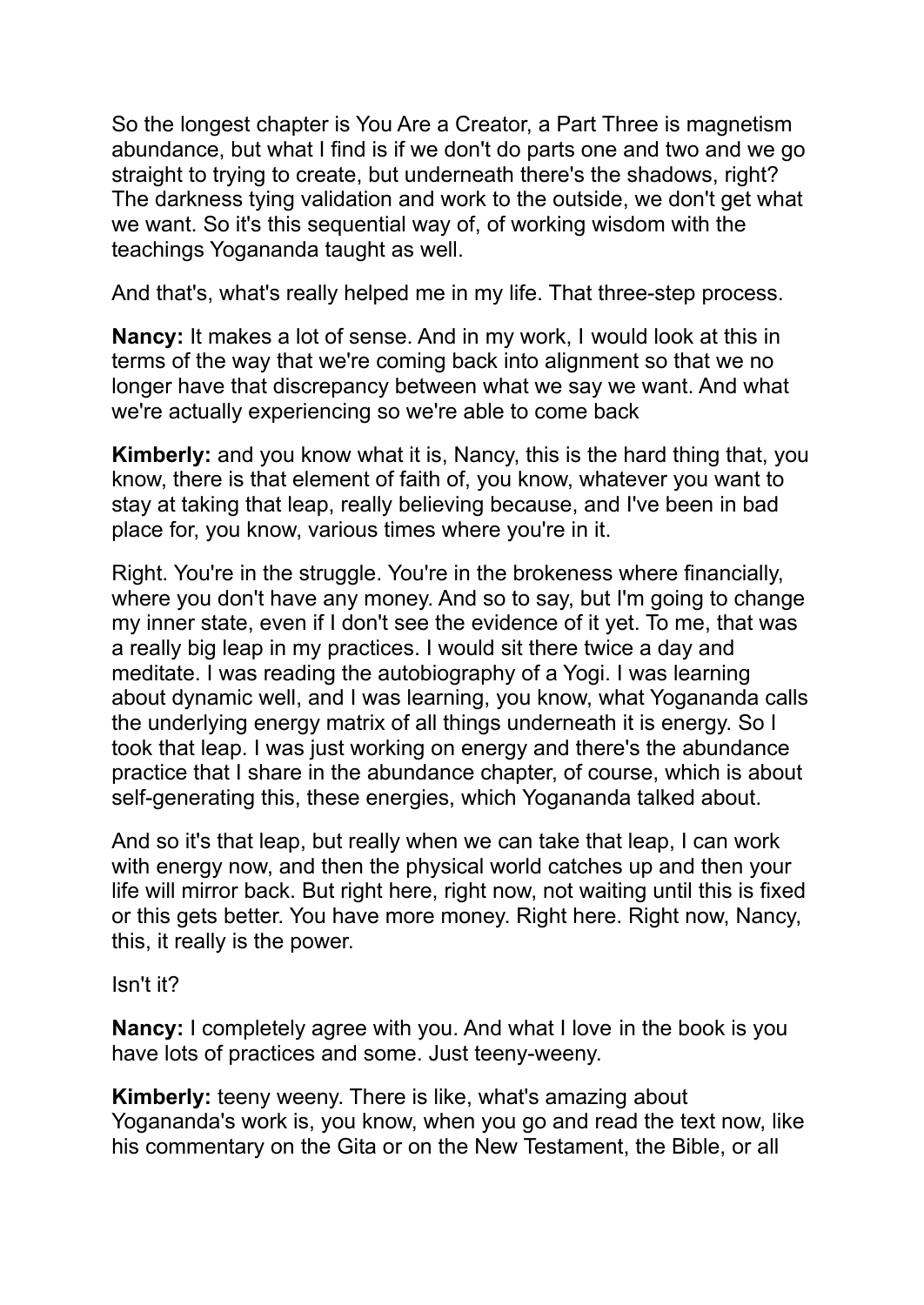these other works, there's all these footnotes they've added now from science.

So it's amazing how, you know, Yogananda was talking about Neuroplasticity. Basically all these concepts decades before science was really talking about it. And one of the things now that they're finding is that our complete biochemistry resets every 10 seconds. So some of the practices, like you're saying Nancy, Yogananda's always saying to watch your energy really perspection is the greatest tool of progress.

The things like checking into your heart. And your upper abdomen, your belly, right? So every 10 seconds or throughout the day, I constantly do that because the mind chatter can throw us off. The monkey mind can tell us lots of false messages. You know, the fear can come up, but the body is a clear channel.

So if you go into your body right now and you feel some tightness or constriction right around the heart or the abdomen, what that says to me is, oh, there's some reactivity or, you know, you're in ego right now. There's fear coming up or you're overthinking because that emulates the structure of the ego, small unlimited.

But if I feel the sense of expansion, openness, receptivity, like I do talking to you, Nancy, I know I'm in the true self I'm in you know, more in deep connection. And this is where I create my best stuff. So moment to moment, if I feel that. I shift my energy before I write an email before I send a text for do podcast, which is as simple as taking a few deep breaths, we had the power to shift energy, right.

And there's a lot I talk about in the vitality chapter, or just going to the bathroom, getting a drink, going outside, move your own energy. So you're coming from this o pen expansive place. So it's very practical. Like I don't do these teachings all the time. During the day is a very busy working mom. I get a lot of questions around that as well.

How do you create productivity? And I don't try to balance things all the time. Right. I just flow with my energy and I'm in a more, much more connection with my energy through these practices. So therefore I'm actually way more productive even in the midst of a very full life.

**Nancy:** I completely understand that.

And I appreciate that. I also am not someone who is hung up on balance. I do think it's just, you know, blending of, of all the things. And like you said, staying in flow.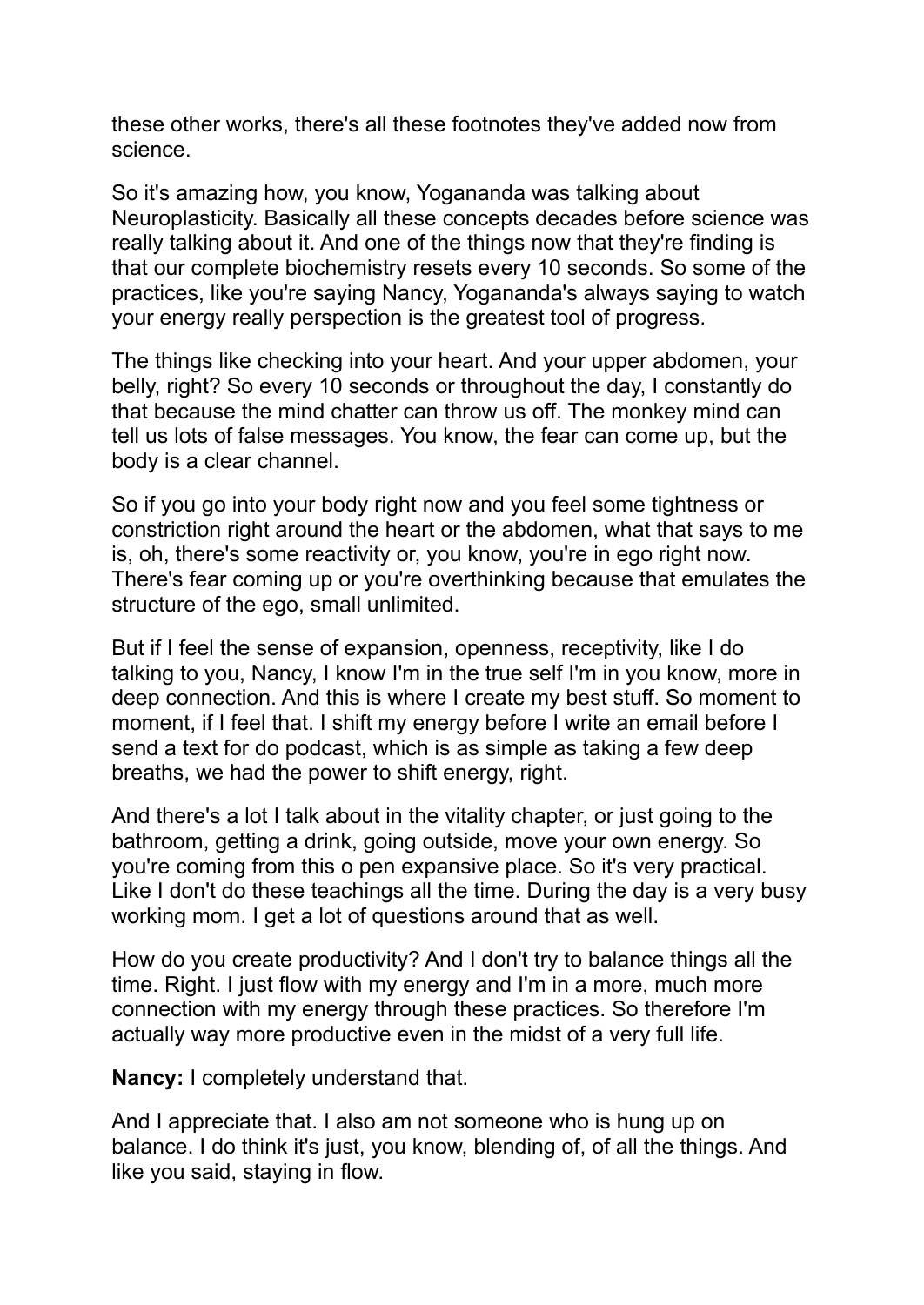**Kimberly:** Yes, exactly. And just being like aware of energy. Right? So like I used to feel so much stress when I would go down my to-do list. It was very linear, very masculine, like push, push, push.

But now it's like, I, you know, we discern, oh, I'm feeling extroverted. I'm going to shoot some videos for content or today I'm, you know, inward, I'm not going to, I'm going to respect and honor that in my body. So maybe today is when I do research and write that article. Whatever it is. So then that's how we start to really create our best stuff, because we're aligning with the natural cycles and rhythms of our energy versus just trying to push through.

And then we do create the magic from that place of intuition.

**Nancy:** I love this because I do think that so many people are in that, you know, muscle through push through mentality instead of the honoring of "What's alive for me now?" And I'm not going to override. What's most true for me right now.

**Kimberly:** Yes. And I will also say, Nancy, with that numbness that comes from pushing, right.

It also, there's a numbness with the connection to the body. Yeah. So for me, I was no connection. Right. I was just, food was the enemy. I was really bloated and constipated a certain time. Then I had eating disorders. Yeah. Bulimia and then I went the other way and I was overeating. There was just no. You know, just no connection.

Nothing was really… there was no alignment. So it really was when I started to just go deeper. And when I started to understand more about food, I started to understand about digestion. And then that was the beginning of understanding that I had never really digested and metabolized my feelings and my emotions and, you know, just the way I was raised.

And I, you know, my amazing parents, but it wasn't, you know, it wasn't like. It's a space for feeling your feelings and, and going into that. So a lot got pushed down. So I started doing these physical cleanses to, you know, clean my body. I was constipated for so many years, and then that brought up a lot. And then I started allowing myself to metabolize all the feelings that were coming up.

And when I started to do that, and I discuss that in the book, really understanding the difference between thoughts and feelings and letting that sort of. Be felt through to be released because emotions are energy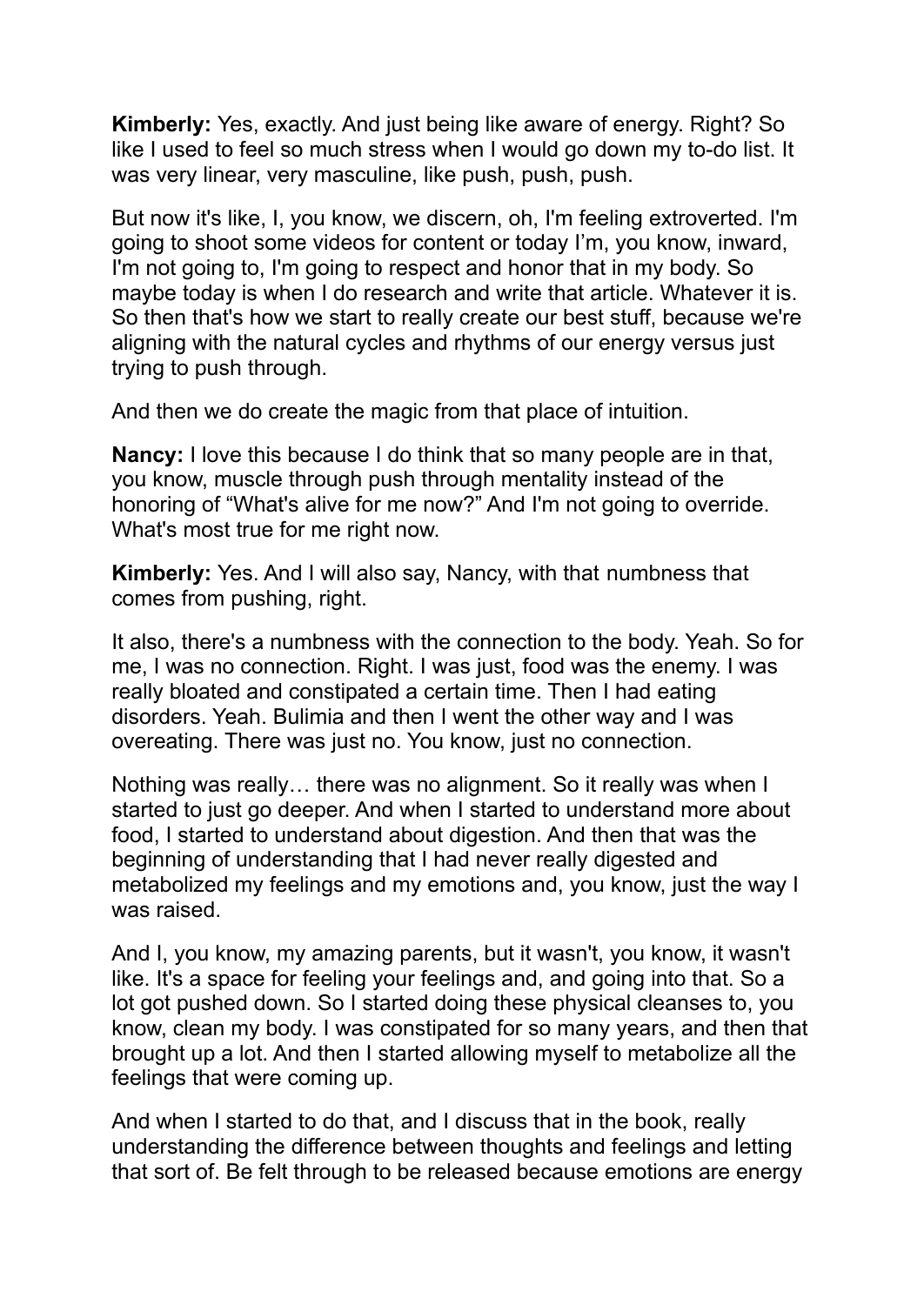in motion. My body started releasing a lot of aches and pains, Nancy, and then things just started to regulate.

So I started to understand on a deeper level, again, the cornerstones food, body, emotional wellbeing, spiritual growth, just because we ignore the formless parts doesn't mean they get better or go away. So often people come to me and they're so hyper fixated on food or their body. It's like more minutiae, more details.

And I'm like, you know enough about the diet. You are getting enough riboflavin. You are getting enough. Omega-3 fatty acids. It is the other cornerstones that need the nourishment, this mental health, emotional wellbeing, again, calming of the hormonal system, the endocrine system, all of its related nervous system ties to the immune system.

This starts to relax. And then we get the results that we want from taking this wider approach. So that's always how I've worked with clients and people. And that's how my, my work is Nancy. Cause it's, it's not going to be that one thing.

**Nancy:** Yes. And I love that your previous books began with food and then, and nutrition, and then.

Over time, you know, started shifting to this other realm. And now with this book, that's really focused on what feels to me like your most true teaching and contribution.

**Kimberly:** Oh, Nancy, thank you. My love then, you know, makes me tear up that you get it. We live in a world that is very focused on the physical, right?

It's like the pictures on Instagram, the videos on Tik Tok, the food that we can pick up. And yes, that's important. But what this book is about, which is inner state interconnection is the most important. This is what changed my life. This is what, you know, by products of having the body and the skin things that we want.

Yes. But the overarching is the peace, the inner peace and the interconnection literally regulates your body. So you get those things, you know, the skin, the body, the hair you want, but the bigger thing is everything gets into that regulatory state. You just feel that like we were seeing Nancy that the freedom, there's no price that you could put on not being so tied to the external world, to look to the external world for love, for your validation, to feel beautiful, to feel power.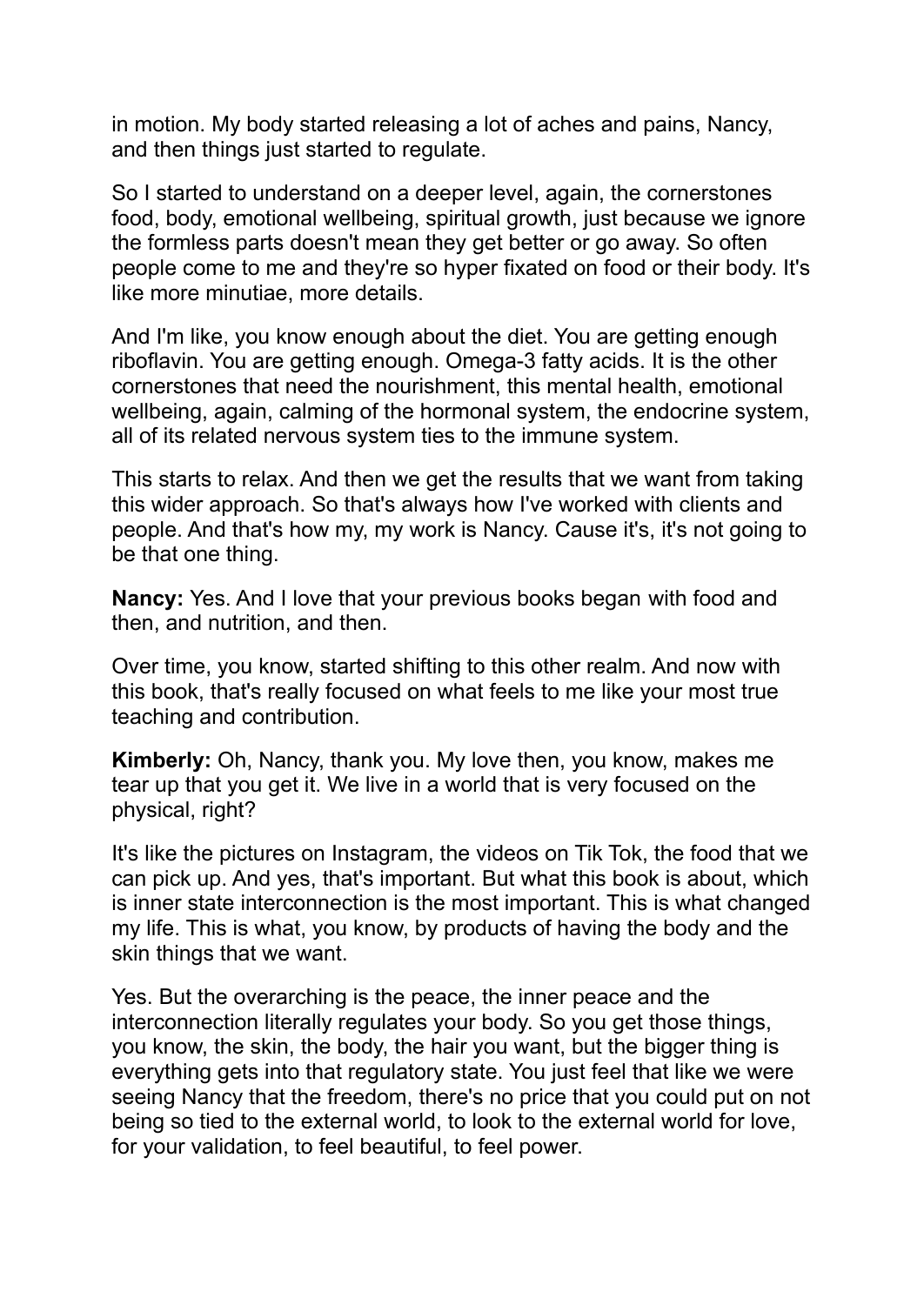Nobody, you can give that all to yourself. It really does come from the inside. And that is the biggest message. You know, I've been doing a couple segments in the past few weeks, Nancy for Good Morning America. Just great. Cause they have a studio here. My, my, my whole favorite show and what's been amazing is they've taken the teachings of the book and they asked me to comment on modern life.

So one of the things that I was talking about there was this big model, Gigi Hadid, and big Vogue article came out where she was talking about how unhappy she was and how, you know, she never felt like she could say it. Cause everybody sees her living this privileged life. She's getting plastic surgery at 14 eating disorders, all of this.

So it was like, people don't get. And so like what, you know, just commenting and saying guys, you know, really, which sounds so obvious, but it's not, unfortunately, in today's world, our worth cannot be tied to our appearance. And however, shiny the outside looks again, the outside, the ego, how much money you have, how beautiful people think you are.

Ultimately, it doesn't really matter. All that really matters is the inner state, the inner connection. This is what we're chasing. Right? So it's. Applying it to these, you know, these, these situations and then Nancy couldn't believe it on International Women's Day, which was March, I think 14th again, I went on Good Morning America to also give that message about not tying worth to appearance.

You should've seen the comments, Nancy. It was like, yeah, you're right. It was like revelatory for people. Yeah. And especially like the gen Z and like people that are growing up in this world, that's focused on imagery. And I think holy crap, Nancy, like, we've got to do something about this, you know?

**Nancy:** Yes. I agree. It's a huge issue.

**Kimberly:** This is not who we are. Appearance is not who we are. I just want us to scream it from the rooftops. We put so much energy into shining this up. Listen, I wear some makeup too. Right. I don't, I don't do too much of my hair, but of course we want to look good. That's the point. But it's like, we do that. And then we move on, right? It's like, we set up this structure, we know how to eat.

We know how to take care of our bodies so that we can do a real work. Let the purpose come through. Let our energy comes through, which could be as simple as just embodying love here on planet Earth. But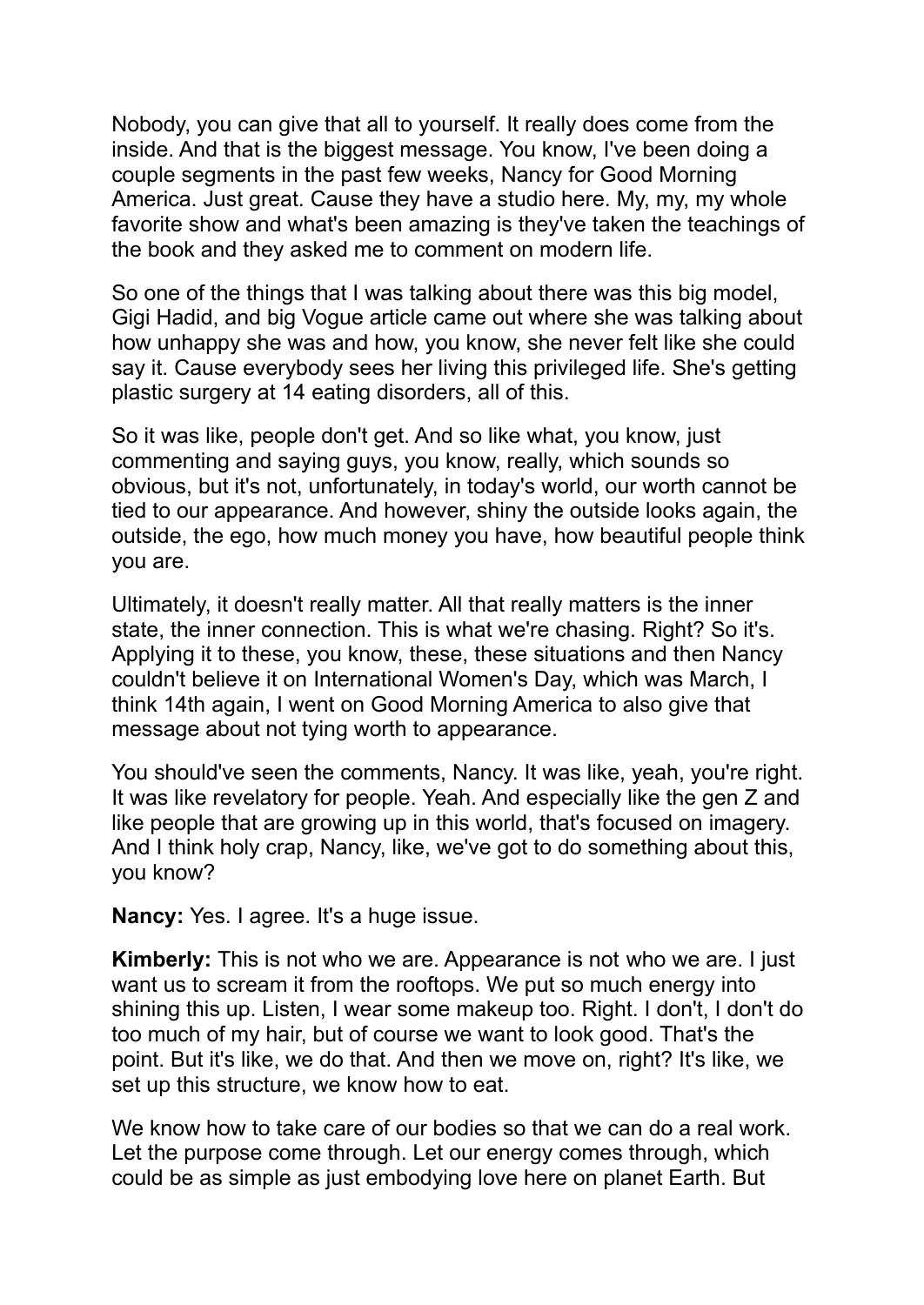when our energy gets derailed, it gets leaked with all this focus on the outside. We struggle. We don't feel peace.

Life doesn't feel fulfilling. We always feel not good enough. We start to compare. It's just not, that's not what we want life to be. So it does come from the inside. It doesn't come from always trying to shine up. We don't have to look like everyone else. We don't have to do all the, you know, Botox and the lips and all the stuff.

**Nancy:** Right. And especially, I think now that so many of us are embracing our aging. You know, that it's not about. Anti-aging or it's not about, you know, it's not about, like you said, the Botox and the facelift or the plastic surgery or this or that. If we take the attention off of what we look like, and instead place the attention on how we feel, and what's true, and what we need for ourselves, we're going to cultivate a very different relationship with ourselves and others.

**Kimberly:** Completely. And by the way, I don't, I don't, you know, no judgment if people want to get the facelifts and things. That's okay too. But again, it's just like, not over identify. So there's a chapter in the book, Nancy, You Are Beauty. So this is like, you know, really interesting topic for me for years because I, I always felt that.

To be honest, ugly, and it just sort of felt like I didn't really fit in. I didn't really like, you know, wasn't that idealized beauty standard that I saw around me. So what I've come to realize now about beauty, like down, down into the depths of me, like really is that everybody's beautiful, right?

Cause everybody's unique. But the degree of true beauty, when you see someone that's really beautiful, it's the degree that they're connected to the true self. That's the kind of beauty that you, you get closer, you look closer and it gets bigger and bigger and bigger. That's the lasting, that's the true beauty.

And if you really think about it, think about the people that are so attractive. You just want to be around them. You know, you just want to hang out with them. These are the beautiful people that are just natural and connected to their soul and very comfortable with themselves. So you feel like you can be comfortable yourself, but it's not the features that gets old quick.

Right. And bright with many people that, you know, people think they're the most beautiful people in the world. They have all the money, all the stuff. And our state doesn't have peace. Inner state doesn't have joy.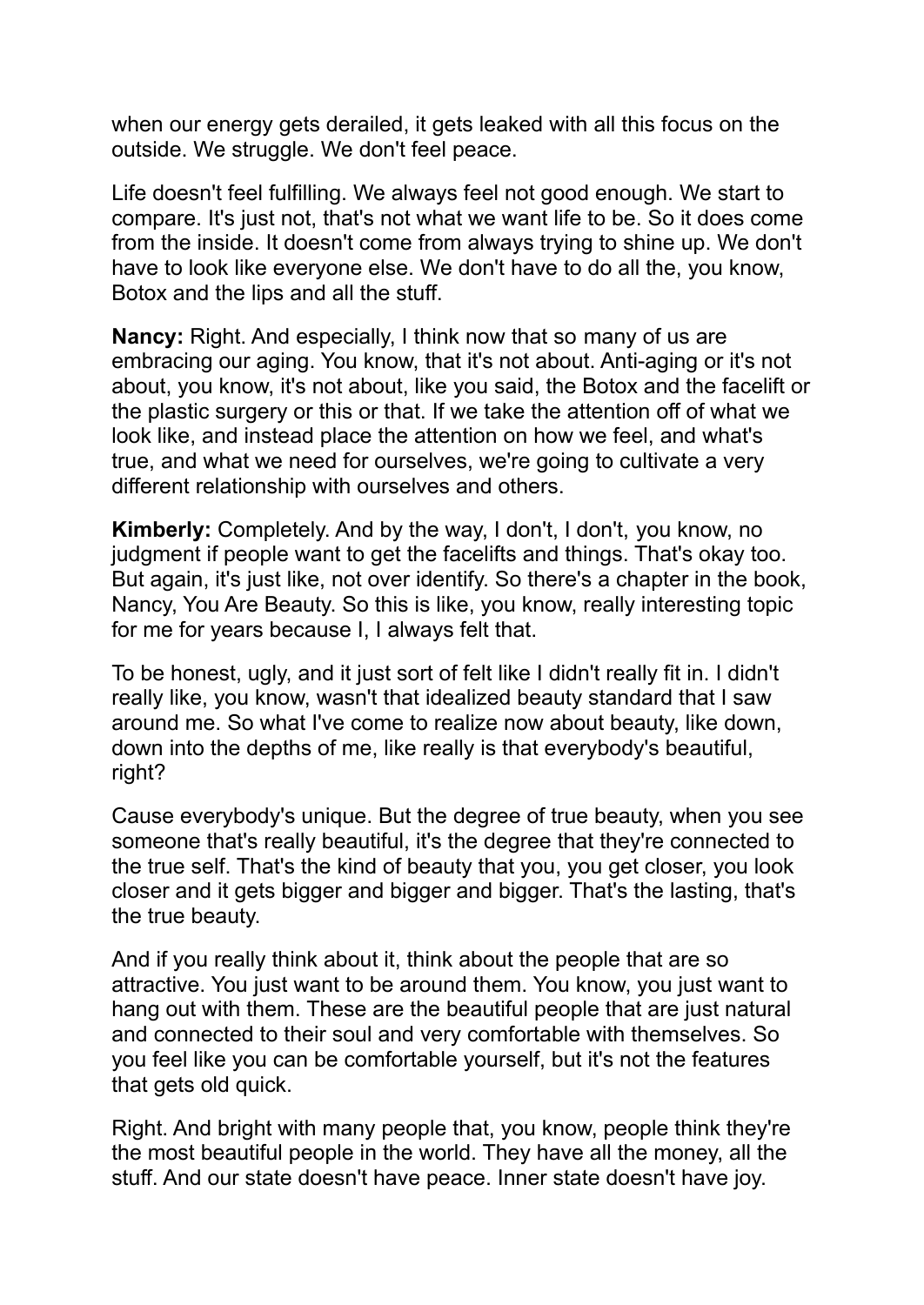And so they don't feel that beauty. And then it's like, what are we doing? Like, it's not worth anything, right.

This is nice to look out. That's great too. But the real beauty, the lasting beauty, the deep beauty is, you know, the radiance of the heart. It is the naturalness. It is just being in this authentic state. And that's something that we can all create for ourselves. It's not just for like a few people. It's like, we all have access to this.

## **Nancy:** this.

Right? So the name of this podcast is Your Permission Prescription. And I would love to hear what you. I would like to invite our listeners to give themselves permission for.

**Kimberly:** So in the very deepest sense, Yogananda says that each of us has a unique soul purpose, and we are all here to fulfill that specific purpose.

So I would say, you know, this hearkens back to the Creator chapter, which is really about tapping into your unique gifts, I would say that the permission to really be you. The permission to connect to the true self inside of you and let that expression come out of you, birth from your unique gifts. Instead of, you know, we, we take in information, we discern things, but not basing it on what everybody's doing and the trends and out here, but connecting to the real you going in, don't worry about what it looks like, what other people are doing, but connecting to the real you and letting that guide you.

And your intuition and whatever you create, whatever you birth into the world. Cause when I started doing that Nancy that's when things started going really well for me, when I started beginning, it was always trying to look like everybody, like I said, struggling with like this and this and like, comparing.

It was so limiting and I still dip in and out of course, because I'm human. But when I'm just being me again beyond the labels. Oh no, Kimberly's an author or a nutritionist. No, all the labels. I'm just me. And I'm just sharing from this heart place. The permission to be labeledless. Nancy is a very powerful one as well.

**Nancy:** I love that. Yes. I love that. I have so enjoyed our conversation. You are truly a delight. And yes. And so for everyone listening, once again, Kimberly's latest book that just came out is You Are More Than You Think You Are: Practical Enlightenment for Everyday Life. And